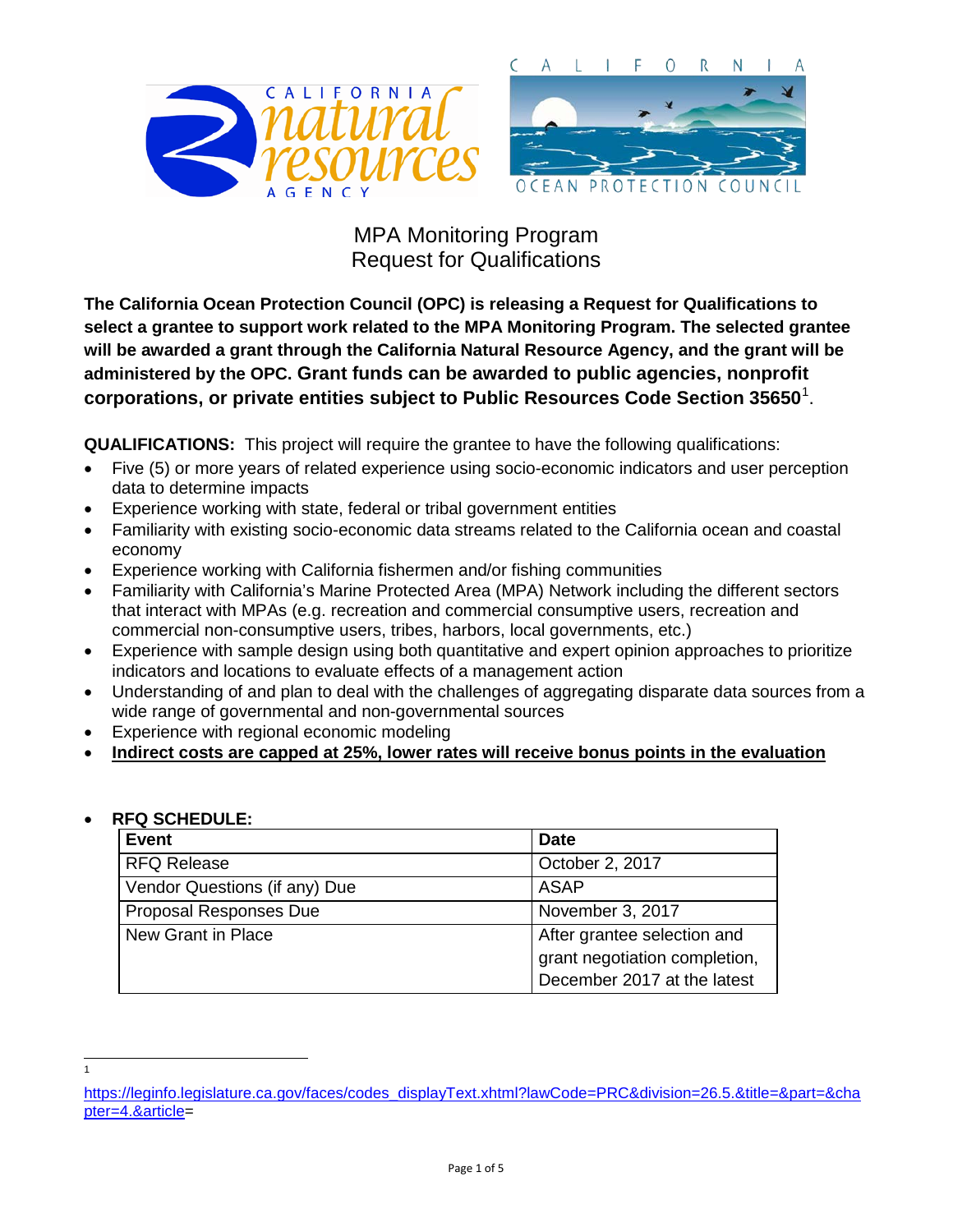

#### **SUBMITTAL REQUIREMENTS:**

Responses to this RFQ must include the following information:

- A description of the applicants experience working with socio-economic indicators to determine impacts. Please highlight any California specific or MPA specific projects.
- Statement of qualifications, including selected experience with similar types of projects and specific qualifications or resumes (1 page max) of key team members such as proposed Project Manager, Project Principal, sub consultant firms, etc., arranged in a Team Organizational Chart
- A total estimated budget for completion. If bid is selected, a detailed budget will be required that should not vary from the submitted RFQ budget >15%.
- Up to three (3) examples of similar projects (short one paragraph summaries and an associated reference that includes full name, title, phone and email)
- Responses must be limited to no more than ten (10) sheets excluding organizational chart, references, resumes and cover letter. Sheets should be printed double sided.
- Send submittal to Cyndi Dawson [\(cyndi.dawson@resources.ca.gov\)](mailto:cyndi.dawson@resources.ca.gov), Ocean Protection Council Program Manager/Policy Advisor

**PROPRIETARY PROPOSAL MATERIAL:** Any proprietary information revealed in the proposal should be clearly identified as such.

**SIGNATURES:** RFQ's must be signed by one of the legally authorized officers of the applicant. If awarded the grant, an approved Board resolution will be required.

**EVALUATION CRITERIA**: Evaluations will be based on the criteria listed below:

- o Experience with similar projects
- o Experience of proposed project team and key team members
- o Overall quality of statement of qualifications
- o Value for the state, including a demonstration of how existing partnerships or experience can be leveraged to keep costs low while producing scientifically robust and defensible deliverables within the required time frame

**Project Duration:** December 2017 – May 2018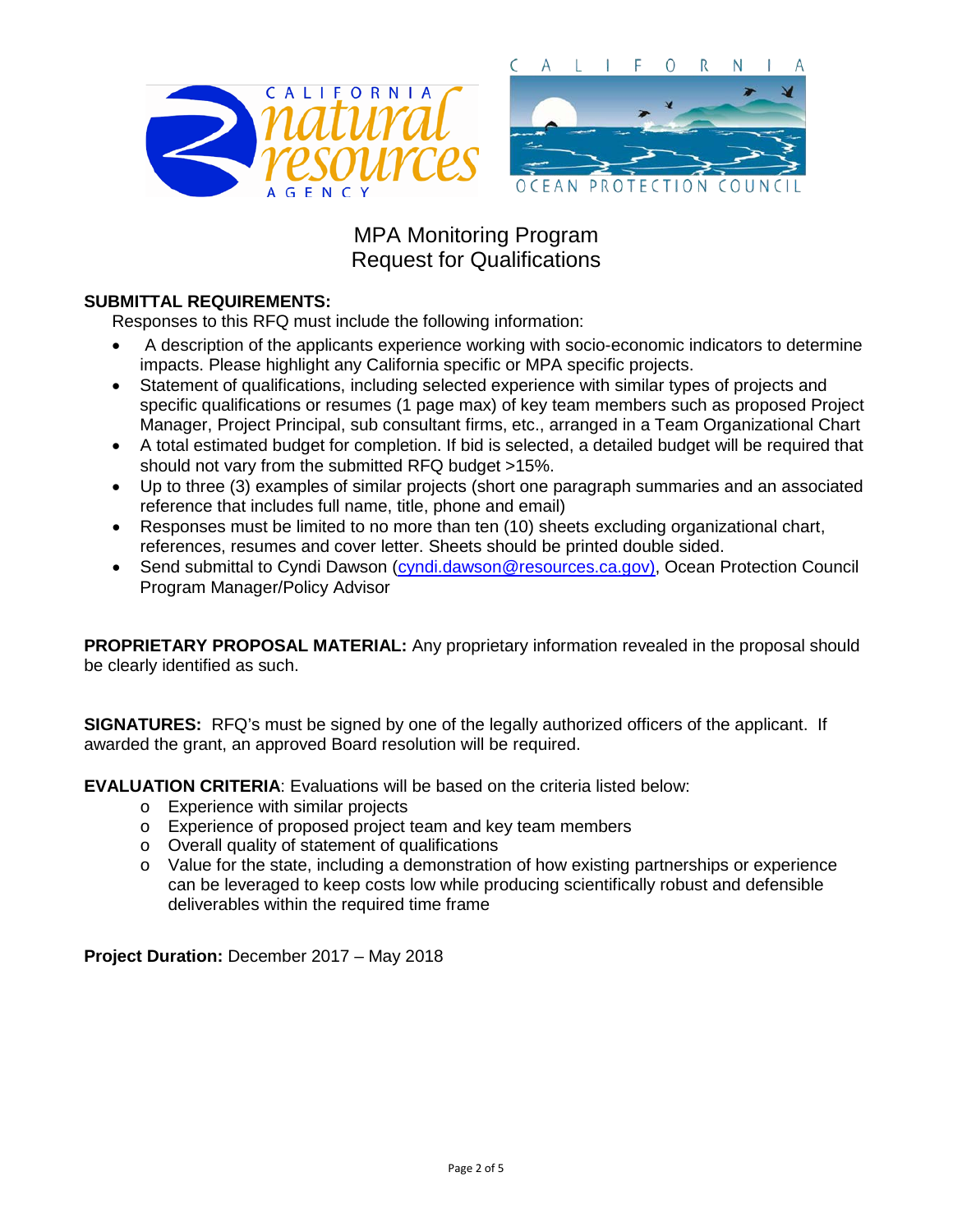

### **SCOPE OF WORK:**

### **Designing long-term socio-economic monitoring for the MPA Monitoring Program**

The grantee, in collaboration with the California Department of Fish and Wildlife (CDFW), the California Ocean Protection Council (OPC), and the MPA Statewide Leadership Team (collectively known as the Management Team), will develop a set of well-supported recommendations for long-term monitoring indicators and locations. These recommendations will allow the effects of the MPA Network on key sectors of the coastal economy to be evaluated, focusing on commercial and recreational fishing and coastal recreation. This will involve reviewing existing baseline economic studies [\(North](http://oceanspaces.org/projects/north-coast-baseline-characterization-human-uses-and-socioeconomic-dimensions-mpas)<sup>[2](#page-2-0)</sup>, North [Central](http://oceanspaces.org/projects/north-central-coast-baseline-characterization-human-uses)<sup>[3](#page-2-1)</sup>, [Central](http://oceanspaces.org/projects/baseline-surveys-human-activities-central-coast)<sup>[4](#page-2-2)</sup> and [South](http://oceanspaces.org/projects/south-coast-baseline-characterization-human-uses)<sup>[5](#page-2-3)</sup>) to inform the development of both long-term indicators and a sample design that will allow the determination of causal relationships where feasible. Close coordination with the Management Team will be critical to ensure the recommendations meet the policy mandates while maintaining scientific robustness and defensibility.

The key objectives of this project are to:

- Review existing socio-economic baseline monitoring studies and use them to inform the development of a comprehensive list of the relevant data streams, including how to access the data that the state can use to help determine MPA effects.
- Identify gaps in existing data streams and provide detailed recommendations on the types of data needed and proposed mechanisms to obtain the data (e.g. add additional metric to existing data collection effort, new data collection effort, etc.).
- Develop a scientifically robust and defensible approach to prioritize a suite of metrics and monitoring locations to evaluate MPA effects on coastal recreation and commercial and recreational fishing. Recommendations should be presented as Tier 1: Minimum number of locations and indicators that will allow a focused evaluation of MPA effects on key fisheries and coastal recreation; Tier 2: Tier 1 + additional locations and/or indicators that will allow a more expanded evaluation of MPA effects on fisheries and coastal recreation; Tier 3: Tier 1 + Tier 2 + additional locations and/or indicators that will allow a comprehensive evaluation of MPA effects on fisheries and coastal recreation.

<span id="page-2-0"></span> <sup>2</sup> [http://oceanspaces.org/projects/north-coast-baseline-characterization-human-uses-and-socioeconomic](http://oceanspaces.org/projects/north-coast-baseline-characterization-human-uses-and-socioeconomic-dimensions-mpas)[dimensions-mpas](http://oceanspaces.org/projects/north-coast-baseline-characterization-human-uses-and-socioeconomic-dimensions-mpas)<br><sup>3</sup> <http://oceanspaces.org/projects/north-central-coast-baseline-characterization-human-uses>

<span id="page-2-1"></span>

<span id="page-2-2"></span><sup>4</sup> <http://oceanspaces.org/projects/baseline-surveys-human-activities-central-coast>

<span id="page-2-3"></span><sup>5</sup> <http://oceanspaces.org/projects/south-coast-baseline-characterization-human-uses>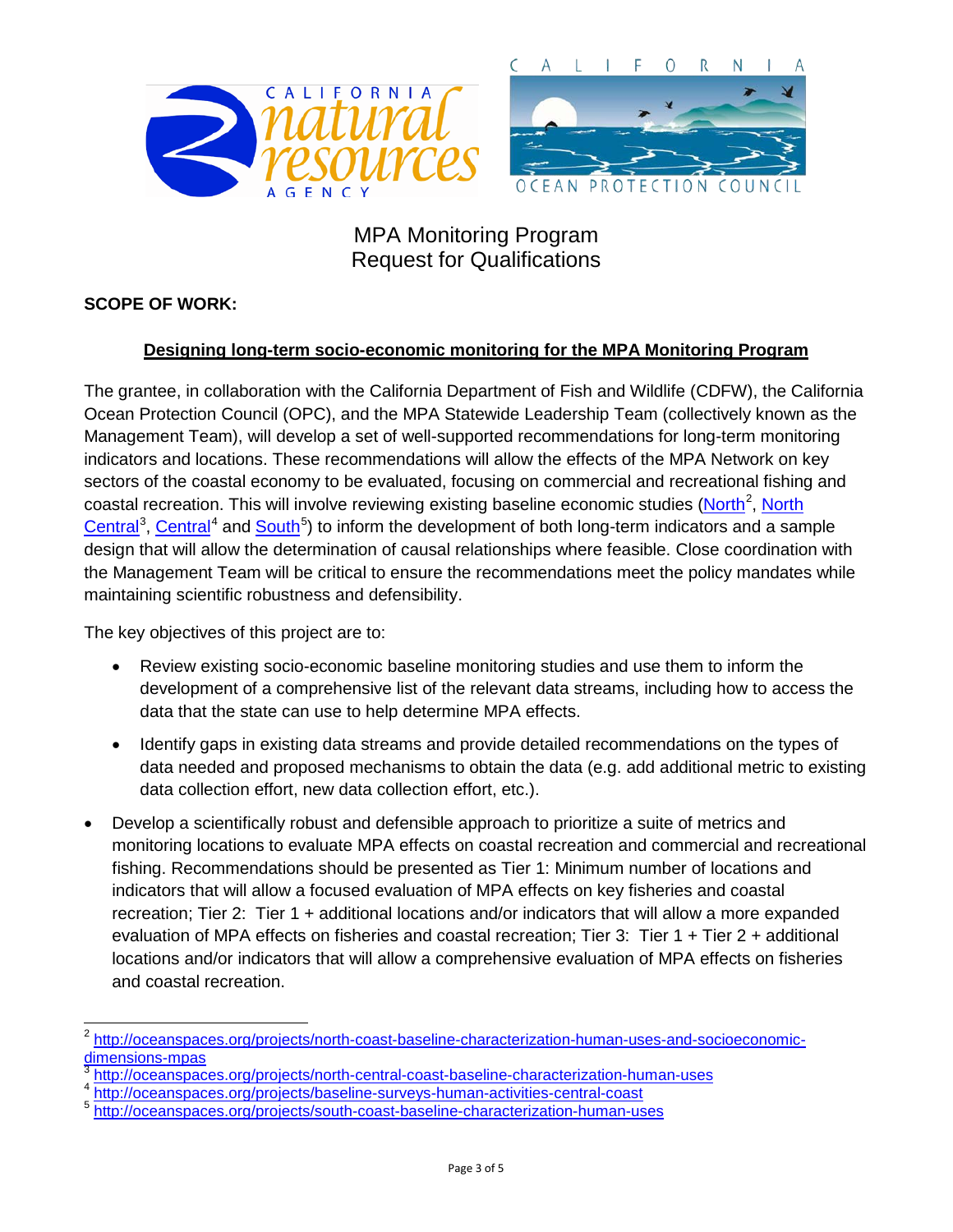

### **Background**

To provide information that will help inform adaptive management of the MPA Network, a novel and cost-effective [Statewide MPA Monitoring Program](http://oceanspaces.org/sites/default/files/statewide_mpa_monitoring_program_overview_-_final_17.pdf)<sup>[6](#page-3-0)</sup> was developed, as required by the Marine Life Protection Act (MLPA). Phase  $1^7$  $1^7$  of this program invested \$16 million and collected regional baseline data at or near the time the MPAs were established. Phase 2 focuses on long-term statewide monitoring and will be guided by the Statewide MPA Monitoring Program Action Plan.

Since the initiation of monitoring to characterize baseline conditions during or near the time of implementation of the MPA Network (2008-2015), there has been ongoing work to develop quantitative and expert informed approaches to long term monitoring. The MPA Monitoring Program is designed to evaluate the performance of the MPA Network at meeting the goals of the MLPA including ecosystembased and specific ecological goals. This includes protecting the structure, function and integrity of marine ecosystems; protecting the natural diversity and abundance of marine life; sustaining, conserving, protecting and rebuilding depleted marine life populations; and protecting representative and unique habitats for their intrinsic value. Although the collection of socioeconomic data are not required by the MLPA, the [2016 MLPA Master Plan](https://www.wildlife.ca.gov/Conservation/Marine/MPAs/Master-Plan)<sup>[8](#page-3-2)</sup> identifies socioeconomic data as a key to allowing a holistic evaluation of the effects of the MPA Network.

### **Timeline**

 $\ddot{\phantom{a}}$ 

All activities associated with this project must be completed by May 30, 2018.

#### **Task 1. Review relevant socioeconomic studies and existing data streams**

The grantee will review the existing materials related to socioeconomic monitoring of California and the region including the baseline MPA monitoring studies, socioeconomic monitoring related to Marine Life Management Act implementation and any relevant peer-reviewed studies, including those from other MPA systems. Through this work and additional collaboration with the Management Team, the grantee will develop a comprehensive list of existing efforts to collect relevant data.

• **Deliverable 1.1** Spreadsheet or database that includes, at a minimum, the following fields: data owner, data owner contact information, types of data collected, duration of data collected, geographic extent (e.g. centroid of sampling area or county preferable lat./longs. when applicable), sampling frequency, ongoing or one time.

<span id="page-3-0"></span><sup>6</sup> <http://oceanspaces.org/monitoring>

<span id="page-3-1"></span><sup>7</sup> <http://oceanspaces.org/monitoring/baseline>

<span id="page-3-2"></span><https://www.wildlife.ca.gov/Conservation/Marine/MPAs/Master-Plan>